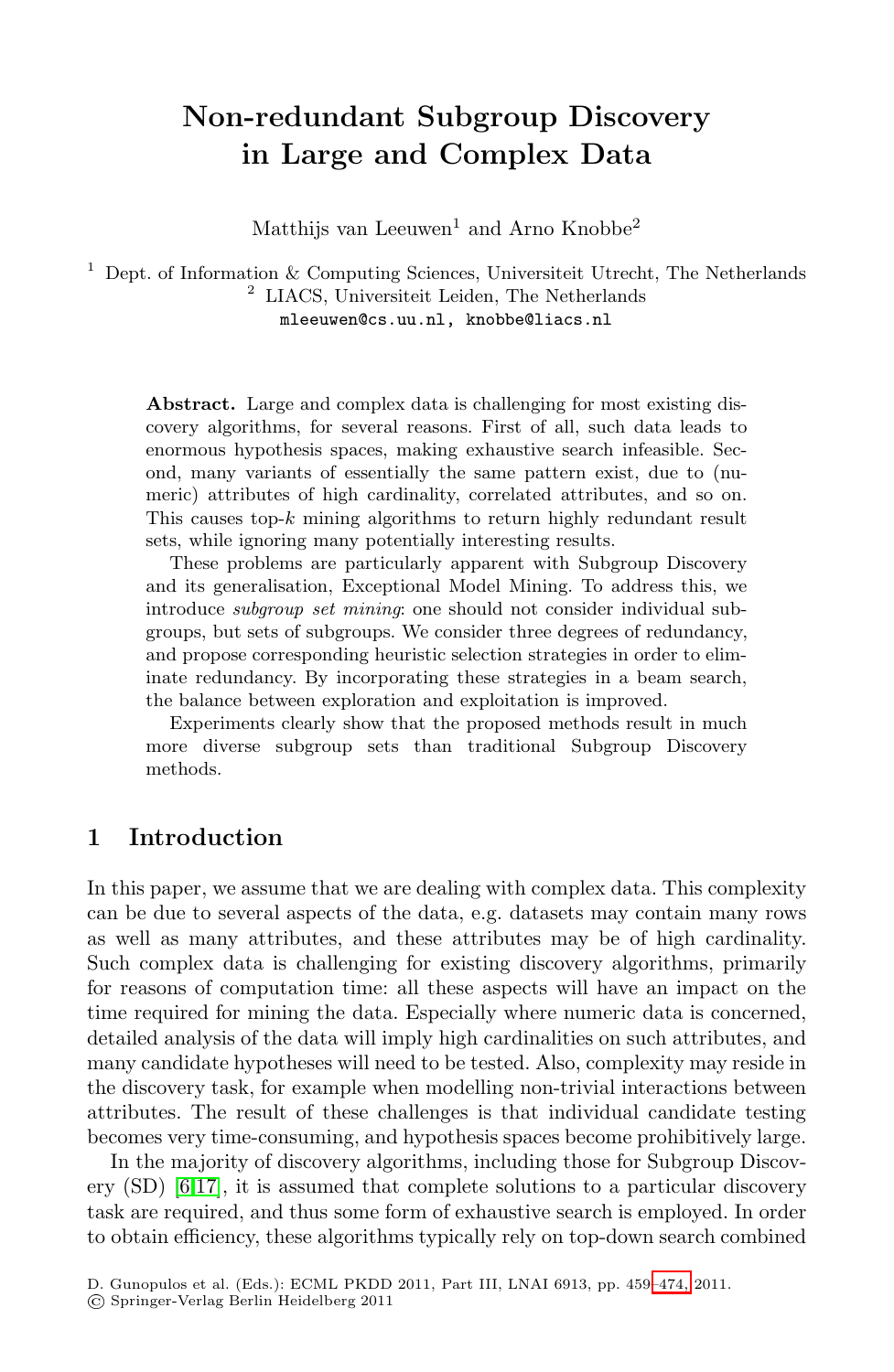with considerable pruning, exploiting either anti-monotonicity of the quality measure (e.g. frequency), or so-called optimistic estimates of the maximally attainable quality at every point in the search space [\[3\]](#page-15-3). With small datasets and simple tasks, these tricks work well and give complete solutions in reasonable time. However, on the complex datasets that we assume, exhaustive approaches simply become infeasible, even when considerable pruning can be achieved. Additionally, we consider Exceptional Model Mining (EMM) [\[11,](#page-15-4)[10\]](#page-15-5), which allows multiple target attributes and complex models to be used for measuring quality. With EMM in particular, we are often dealing with quality measures that are not monotonic, and for which no optimistic estimates are available.

Apart from the computational concerns with discovery in large datasets, one also needs to consider the practicality of complete solutions in terms of the size of the output. Even when using condensed representations [\[13](#page-15-6)[,14\]](#page-15-7) or some form of pattern set selection [\[1](#page-15-8)[,7,](#page-15-9)[15\]](#page-15-10) as a post-processing step, the end result may still be unrealistically large, and represent tiny details of the data overly specifically. The experienced user of discovery algorithms will recognise the large level of redundancy that is common in the final pattern set. This redundancy is often the result of dependencies between the (non-target) attributes, which lead to large numbers of variations of a particular finding. Note that large result sets are problematic even in top- $k$  approaches. Large result sets are obviously not a problem in top-1 approaches, but they are when  $k \geq 2$ , as the mentioned dependencies will lead to the top of the pattern list being populated with different variations on the same theme, and alternative patterns dropping out of the topk. This problem is aptly illustrated by Figure [1,](#page-1-0) which shows that the top-100 subgroups obtained on *Credit-G* cover almost exactly the same tuples.

**Approach and contributions.** The obvious alternative to exhaustive search, and the one we consider in this paper, is of course *heuristic search*: employ educated guesses to consider only that fraction of the search space that is likely to contain the patterns of interest. When performing heuristic search, it is essential to achieve a good balance between *exploitation* and *exploration*. In other words, to focus and extend on promising areas in the search space, while leaving room for several alternative lines of search. In this work, we will implement this balance by means of *beam search*, which provides a good mixture between parallel search (exploration) and hill-climbing (exploitation). Within the beam search framework, we will experiment with different variations of achieving diversity in the *beam*, that is, the current list of candidates to be extended. Due to the above-mentioned risk of redundancy with top-k selection, the level of exploration



<span id="page-1-0"></span>**Fig. 1.** Redundancy in top-k Subgroup Discovery. Shown are the covers (in *black*) of the top-100 subgroups obtained on *Credit-G* with weighted relative accuracy.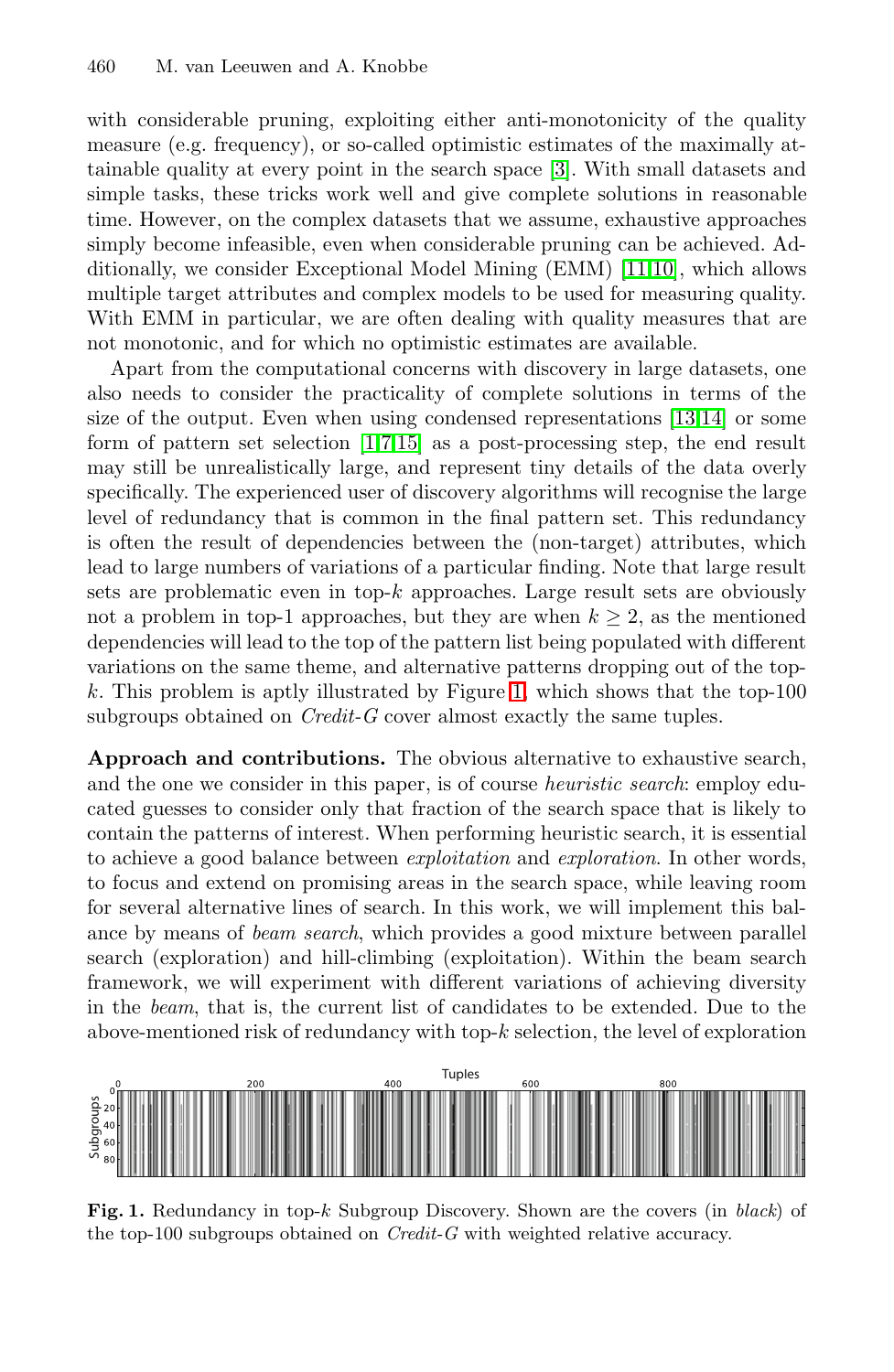within a beam can become limited, which will adversely affect the quality of the end result. Inspiration for selecting a diverse collection of patterns for the beam at each search level will come from pattern set selection techniques, which were originally designed for post-processing the end-result of discovery algorithms.

In Section [2,](#page-2-0) we will first formalise both Subgroup Discovery and Exceptional Model Mining, after which we will recap the commonly used search techniques, including the standard beam search algorithm. We will then introduce the notion of *subgroup set mining* in Section [3,](#page-4-0) and argue that it is better to mine subgroup sets rather than individual subgroups, to ensure diversity. This leads to the *Non-Redundant Generalised Subgroup Discovery* problem statement. We will show that redundancy in subgroup sets can be formalised in (at least) three different ways, each subsequent definition being more strict than its predecessor. Each of these three degrees of redundancy is used as basic principle for a beam selection strategy in Section [5.](#page-6-0) Section [4](#page-5-0) presents the quality measures that will be used in the experiments, which are presented in Section [6.](#page-9-0) We round up with related work and conclusions in Sections [7](#page-14-0) and [8.](#page-14-1)

### <span id="page-2-0"></span>**2 Preliminaries**

#### **2.1 Subgroup Discovery and Exceptional Model Mining**

We assume that the tuples to be analysed are described by a set of attributes  $A$ , which consists of k *description attributes* D and l *model (or target) attributes* M  $(k \geq 1$  and  $l \geq 1$ ). In other words, we assume a supervised setting, with at least a single target attribute  $M_1$  (in the case of classical SD), but possibly multiple attributes  $M_1, \ldots, M_l$  (in the case of EMM). Each attribute  $D_i$  (resp.  $M_i$ ) has a domain of possible values  $Dom(D_i)$  (resp.  $Dom(M_i)$ ). Our dataset S is now a bag of tuples t over the set of attributes  $A = \{D_1, \ldots, D_k, M_1, \ldots, M_l\}$ . We use  $x^D$  resp.  $x^M$  to denote the projection of x onto its description resp. model attributes, e.g.  $t^D = \pi_D(t)$  in case of a tuple, or  $\mathcal{S}^M = \pi_M(\mathcal{S})$  in case of a bag of tuples. Equivalently for individual attributes, e.g.  $S^{M_i} = \pi_{M_i}(S)$ .

Arguably the most important concept in this paper is the *subgroup*, which consists of a *description* and corresponding *cover*. A *subgroup (cover)* is a bag of tuples  $G \subseteq S$  and  $|G|$  denotes its size, also called *subgroup size* or *coverage*.

A *subgroup description* is an indicator function s, as a function of description attributes D. That is, it is a function  $s : (Dom(D_1) \times ... \times Dom(D_k)) \mapsto \{0,1\},\$ and its corresponding subgroup cover is  $G_s = \{t \in S \mid s(t^D) = 1\}$ . As is usual, in this paper a subgroup description is a *pattern*, consisting of a conjunction of conditions on the description attributes, e.g.  $D_x = true \wedge D_y \leq 3.14$ . Such a pattern implies an indicator function as just defined.

Given a subgroup  $G$ , we would like to know how interesting it is, looking only at its model (or target) data  $G^M$ . We quantify this with a quality measure. A *quality measure* is a function  $\varphi : \mathcal{G}^M \to \mathbb{R}$  that assigns a numeric value to a subgroup  $G^M \subseteq S^M$ , with  $\mathcal{G}^M$  the set of all possible subsets of  $\mathcal{S}^M$ .

**Subgroup Discovery and Exceptional Model Mining.** The above definitions allow us to define the two main variations of data mining tasks that feature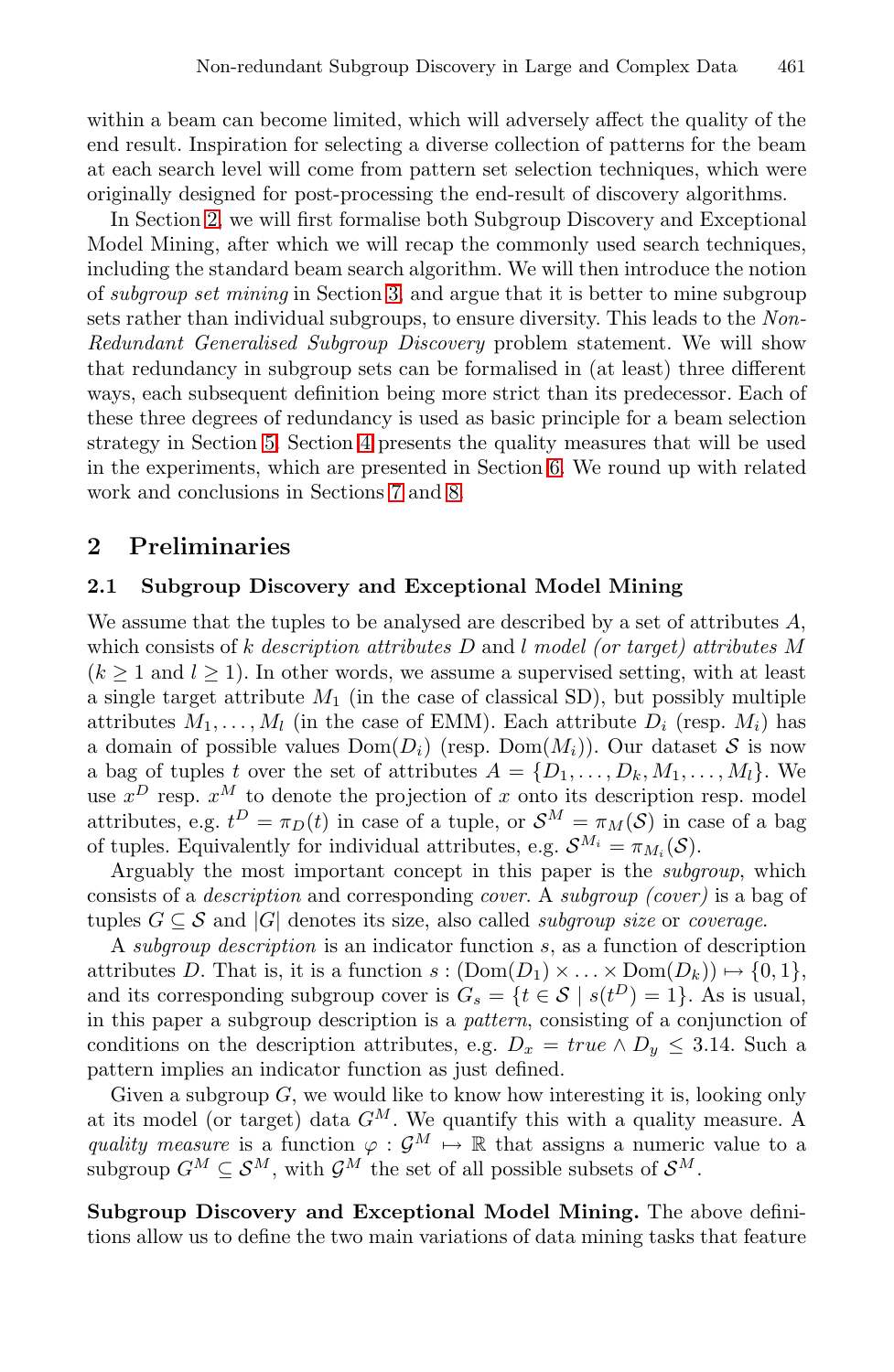in this paper: Subgroup Discovery (SD) and Exceptional Model Mining (EMM). As mentioned, in SD we consider datasets where only a single model attribute  $M_1$  (the target) exists. We are interested in finding the top-ranking subgroups according to a quality measure  $\varphi$  that determines the level of interestingness in terms of unusual distribution of the target attribute  $M_1$ :

*Problem 1 (Top-k Subgroup Discovery).* Suppose we are given a dataset S with  $l = 1$ , a quality measure  $\varphi$  and a number k. The task is to find the k top-ranking subgroups  $\mathcal{G}_k$  with respect to  $\varphi$ .

EMM is a generalisation of the well-known SD paradigm, where the single target attribute is replaced by a collection of model attributes [\[11\]](#page-15-4). Just like in SD, EMM is concerned with finding subgroups that show an unusual distribution of the model attributes. However, dependencies between these attributes may occur, and it is therefore desirable to consider the joint distribution over  $M_1, \ldots, M_l$ . For this reason, modelling over  $G^M$  is employed to compute a value for  $\varphi$ . If the model induced on  $G^M$  is substantially different from the model induced on  $\mathcal{S}^M$ , quality is high and we call this an *exceptional model*. We can now formally state the EMM problem.

*Problem 2 (Top-k Exceptional Model Mining).* Suppose we are given a dataset S, a quality measure  $\varphi$  and a number k. The task is to find the k top-ranking subgroups  $\mathcal{G}_k$  with respect to  $\varphi$ .

# **2.2 Subgroup Search**

To find high-quality subgroups, the usual choice is a top-down search strategy. The search space is traversed by starting with simple descriptions and refining these along the way, from general to specific. For this a *refinement operator* that specialises subgroup descriptions is needed. A *minimum coverage* threshold (*mincov*) is used to ensure that a subgroup covers at least a certain number of tuples. A *maximum depth* (*maxdepth*) parameter imposes a maximum on the number of conditions a description may contain.

**Exhaustive search.** When exhaustive search is possible, depth-first search is commonly used. This is often the case with moderately sized nominal datasets with a single target. Whenever possible, (anti-)monotone properties of the quality measure are used to prune parts of the search space. When this is not possible, so-called *optimistic estimates* can be used to restrict the search space. An optimistic estimate function computes the highest possible quality that any refinement of a subgroup could give. If this upper bound is lower than the quality of the current *k*th subgroup, this branch of the search space can be safely ignored.

**Beam search.** When exhaustive search is not feasible, beam search is the widely accepted heuristic alternative. It also uses a levelwise top-down strategy and the same refinement operator, but it explores only part of the search space. The basic algorithm is shown as Algorithm [1.](#page-4-1) On each level, the  $w$  highest ranking subgroups with respect to quality are selected for the *beam*. Candidate subgroups for the next level are generated from individual subgroups  $b$  using the refinement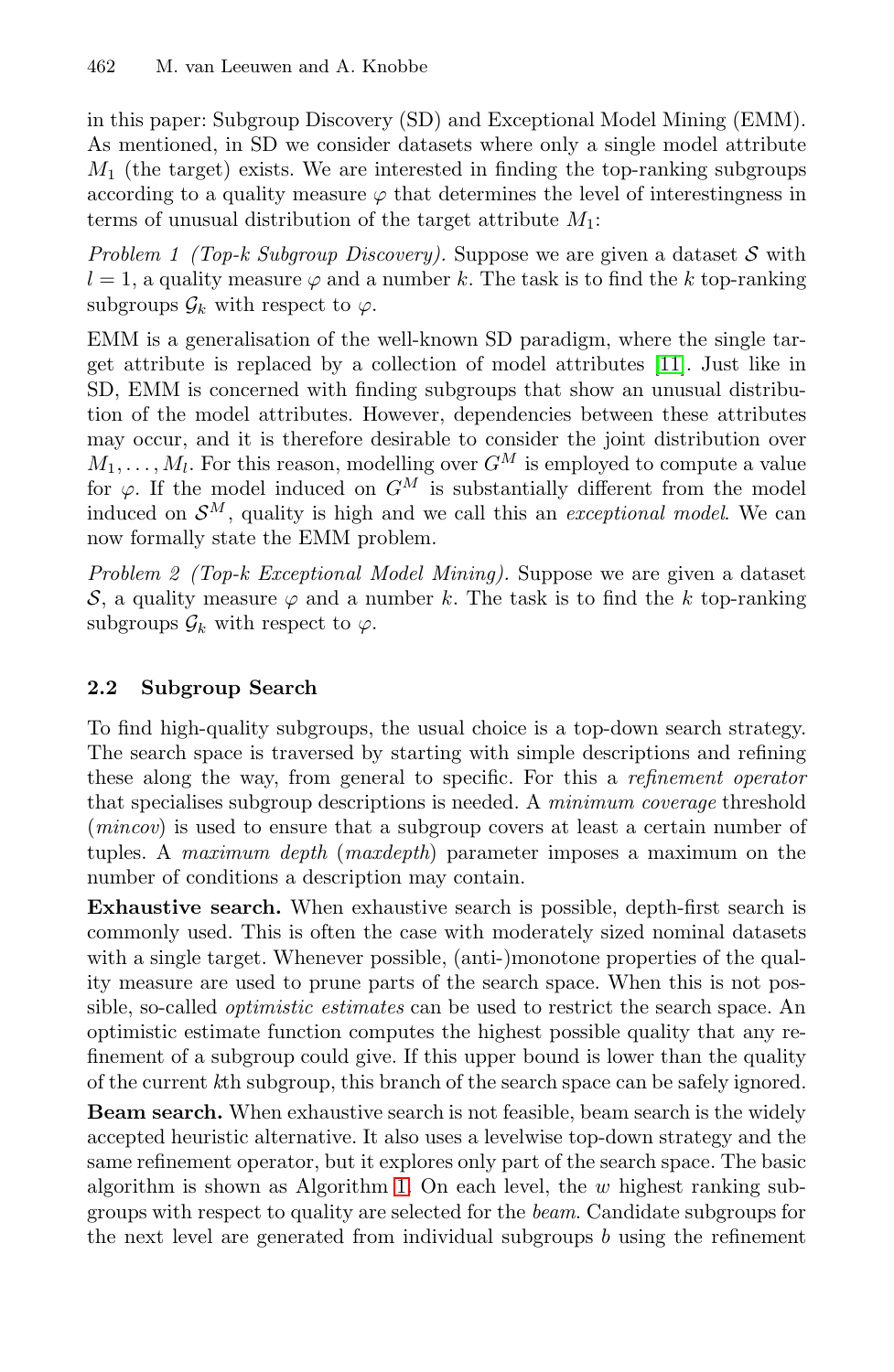#### **Algorithm 1.** Beam Search

**Input:** A dataset S, a quality measure  $\varphi$  and parameters k, w, mincov and maxdepth. **Output:**  $\mathcal{R}$ , an approximation of the top-k subgroups  $\mathcal{G}_k$ . 1.  $\mathcal{R} \leftarrow \emptyset$ , Beam  $\leftarrow \{\emptyset\}$ , depth = 1 2. while  $depth \leq maxdepth$  do 3.  $Cands \leftarrow \emptyset$ 4. **for all**  $b \in$  *Beam* **do**5. Cands ← Cands ∪ GenerateRefinements $(b, mincov)$ 6. **for all**  $c \in C$  *ands* **do** 7. UpdateTopK $(\mathcal{R}, k, c, \varphi(c))$ 8.  $Bean \leftarrow SelectBeam(Cands, w, \varphi)$ 9. depth  $\leftarrow depth + 1$ 10. **return** R

<span id="page-4-1"></span>operator (*GenerateRefinements*), while respecting the mincov parameter. The initial candidate set is generated from the empty subgroup description. *Select-Beam* selects the w highest ranking  $c \in Cands$  (with respect to  $\varphi$ ) to form the beam for the next level.

### <span id="page-4-0"></span>**3 Non-Redundant Generalised Subgroup Discovery**

The redundancy issues experienced with SD/EMM algorithms suggest that we should not only look at each individual subgroup locally, but also take the other subgroups into account. That is, we should consider *subgroup set mining*, similar to recent pattern set selection approaches [\[1](#page-15-8)[,7,](#page-15-9)[15\]](#page-15-10).

*Problem 3 (Non-Redundant Generalised Subgroup Discovery).* Suppose we are given a dataset S, a quality measure  $\varphi$  and a number k. The task is to find a non-redundant set  $G$  of  $k$  high-quality subgroups.

The term *Generalised Subgroup Discovery* is used to emphasise that it encompasses both SD and EMM.

Although it may be clear to the data miner whether a (small) set of patterns contains redundancy or not, formalising redundancy is no trivial task. We can consider three degrees of redundancy removal.

In a *non-redundant subgroup set* G, all pairs  $G_i, G_j \in \mathcal{G}$  (with  $i \neq j$ ) should have substantially different:

- 1. *subgroup descriptions*, or
- 2. *subgroup covers*, or
- 3. *exceptional models*. (Only in the case of EMM.)

Note that each subsequent degree is more strict than its predecessor. On the first, least restrictive degree, substantially different descriptions are allowed, ignoring any potential similarity in the cover. The second degree of redundancy would also address this kind of similarity in the subgroup covers. The third degree of redundancy will consider subgroups that are different in both description and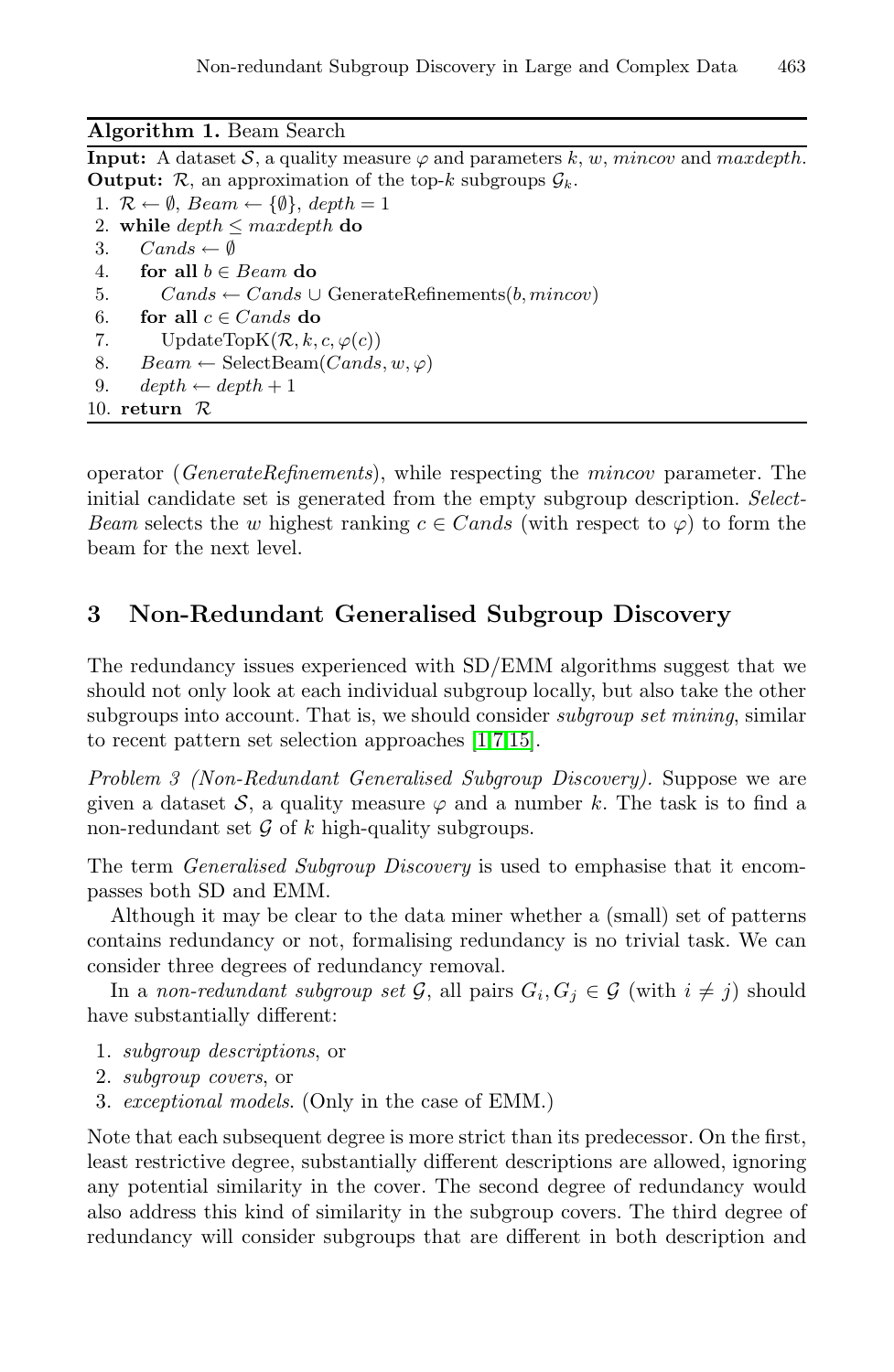cover, and will address their difference in terms of the associated models built on the model attributes M.

In Section [5,](#page-6-0) each of the three degrees of redundancy will be used as basic principle for a subgroup set selection method and be incorporated in the beam search. The resulting search strategies eliminate redundancy in subgroup sets.

To quantify redundancy in subgroup sets, we consider the subgroup covers because it is independent of any other choices and can be easily interpreted. By assuming a uniform distribution of all subgroup covers over all tuples in the dataset, we can compute an *expected cover count* and measure how far each individual tuple's cover count deviates from this. This results in the following.

**Definition 1 (Cover Redundancy).** *Suppose we are given a dataset* S *and*  $\sum_{G \in \mathcal{G}} s_G(t)$ . The expected cover count  $\hat{c}$  *of a random tuple*  $t \in \mathcal{S}$  *is defined as a set of subgroups*  $G$ *. Define the* cover count *of a tuple*  $t \in S$  *as*  $c(t, G)$  =  $\hat{c} = \frac{1}{|\mathcal{S}|} \sum_{t \in \mathcal{S}} c(t, \mathcal{G})$ *. The* Cover Redundancy *CR is now computed as:* 

$$
CR^{\mathcal{S}}(\mathcal{G}) = \frac{1}{|\mathcal{S}|} \sum_{t \in \mathcal{S}} \frac{|c(t, \mathcal{G}) - \hat{c}|}{\hat{c}}
$$

The larger the CR, the larger the deviation from the uniform distribution. Because Generalised Subgroup Discovery aims to find only those parts of the data that stand out, this measure on itself does not tell us much. However, if we have several subgroup sets of (roughly) the same size and for the same dataset, a lower CR indicates that less tuples are covered by more subgroups than expected, and thus the subgroup set is more diverse/less redundant.

As an example, the subgroup set in Figure [1](#page-1-0) has a CR of 1.19. Clearly, this cover distribution is highly undesirable and (much) lower values are preferred.

# <span id="page-5-0"></span>**4 Quality Measures**

**Weighted Relative Accuracy.** Weighted Relative Accuracy (*WRAcc*) [\[9\]](#page-15-11) is a well-known SD quality measure for datasets with one binary target attribute. Let  $1^G$  (resp.  $1^S$ ) denote the fraction of ones in the target attribute, within the subgroup (resp. entire dataset). Weighted Relative Accuracy is then defined as  $\varphi_{WRAcc}(G) = \frac{|G|}{|S|}(1^G - 1^S).$ 

**Weighted Kullback-Leibler divergence.** We previously [\[10\]](#page-15-5) introduced a measure based on the Kullback-Leibler (KL) divergence. Each attribute-value is assumed to be an independently drawn sample from an underlying random variable. The empirical probability distribution for attribute  $M_i$  is estimated by P. We here present an alternative that weighs quality by subgroup size, because this works better in combination with a levelwise search (without this weight, smaller subgroups always tend to have larger qualities). This measure can be used with either a single or multiple binary model attributes, and even with nominal attributes.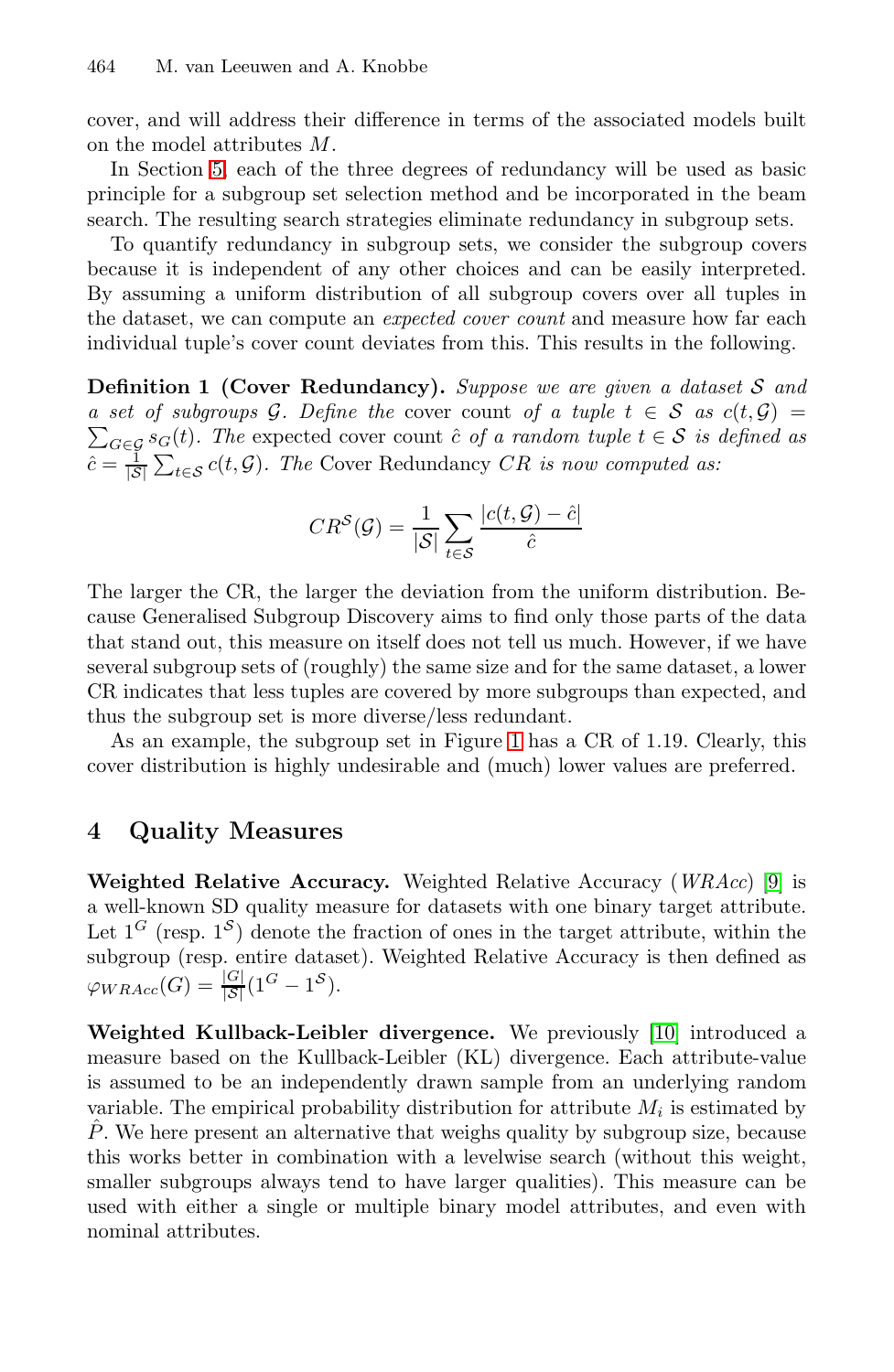**Definition 2 (WKL quality).** *Given a database* S *and subgroup* G*, define (independent)* Weighted KL quality *as*

$$
\varphi_{\text{WKL}}(G^M) = \frac{|G|}{|S|} \sum_{i=1}^{l} \text{KL}(\hat{P}(G^{M_i}) \parallel \hat{P}(\mathcal{S}^{M_i}))
$$

**Weighted Krimp Gain.** In [\[10\]](#page-15-5) we introduced a second measure that, contrary to (Weighted) KL quality, does take associations between (binary) attributes into account. It uses Krimp code tables [\[16\]](#page-15-12) as models, but the principle is equivalent to that of *WKL*: a subgroup is interesting if it can be compressed much better by its own compressor, than by the compressor induced on the overall database. Similar to *WKL* quality, we here introduce a weighted alternative.

**Definition 3 (Weighted Krimp Gain).** Let  $\mathcal{D}$  be a binary database,  $G \subseteq \mathcal{D}$ *a subgroup, and*  $CT_{\mathcal{D}}$  *and*  $CT_{G}$  *their respective optimal code tables. We define the* Weighted Krimp Gain *of group*  $G$  *from*  $D$ *, denoted by* WKG $(G \parallel D)$ *, as* 

$$
WKG(G || \mathcal{D}) = L(G | CT_{\mathcal{D}}) - L(G | CT_G),
$$

*with*  $L(G | CT)$  *the size of*  $G$ *, in bits, encoded with code table*  $CT$ *.* 

Given this, defining the quality measure is straightforward.

**Definition 4 (WKG quality).** *Let*  $S$  *be a database and*  $G \subseteq S$  *a subgroup. Define* Weighted KG quality *as*  $\varphi_{WKG}(G^M) = WKG(G^M \parallel \mathcal{S}^M)$ .

### <span id="page-6-0"></span>**5 Non-Redundant Beam Selection**

In this section we show how selection strategies based on the three degrees of redundancy from Section [3](#page-4-0) can be incorporated in the basic beam search algorithm (see Algorithm [1\)](#page-4-1). Instead of simply choosing the –potentially highly redundant– top-k subgroups for the beam, we will modify the algorithm to select diverse *subgroup sets* at each level. In other words, we strive to achieve highquality yet non-redundant beam selection.

A *beam selection strategy* is a selection scheme that decides which candidates are included in the beam, and is invoked by *SelectBeam* in Algorithm [1.](#page-4-1) We will refer to regular top-k beam selection as the *Standard* strategy.

Most pattern set selection criteria require all possible pattern sets to be taken into consideration to ensure that the global optimum is found. However, large numbers of subgroups may be evaluated at each search level and such exhaustive strategies are therefore infeasible. Hence, we have to resort to greedy and heuristic methods, as is usual in pattern set selection [\[1](#page-15-8)[,7](#page-15-9)[,15\]](#page-15-10). The following three selection strategies correspond to the three degrees of redundancy.

**Description-based beam selection.** Order all candidates descending by quality and consider them one by one until beam width  $w$  is reached. For each considered subgroup  $G \in Cands$ , discard it if its quality and all but 1 conditions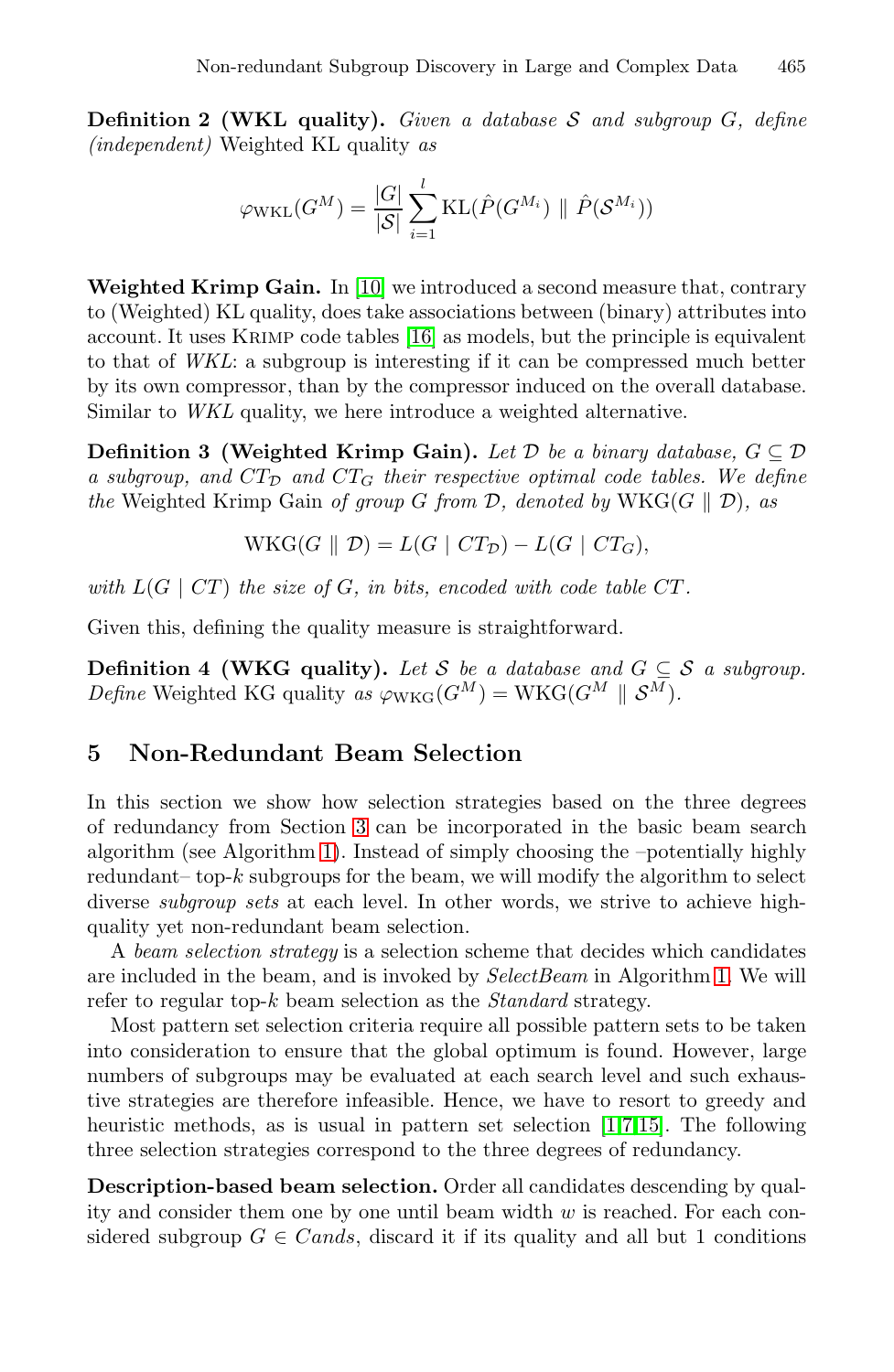are equal to that of any  $b \in Beam$ , otherwise include it in the beam. Time complexity for selecting the beam of a single level is  $\mathcal{O}(|Cands| \cdot log(|Cands|) +$ |Cands| · depth) (the current search *depth* influences how long a comparison of descriptions takes).

**Cover-based beam selection,** This strategy focuses on the subgroup covers and how they overlap. A score based on multiplicative weighted sequential covering [\[9\]](#page-15-11) is used to weigh the quality of each subgroup, aiming to minimise the overlap between the selected subgroups. This score is defined as

$$
\Omega(G,Beam) = \frac{1}{|G|} \sum_{t \in G} \alpha^{c(t,Beam)},
$$

where  $\alpha \in (0,1]$  is the weight parameter. The less often tuples in subgroup G are already covered by subgroups in the beam, the larger the score. If the cover contains only previously uncovered tuples,  $\Omega(G, Bean) = 1$ .

In  $w$  iterations,  $w$  subgroups are selected for inclusion in the beam. In each iteration, the subgroup that maximises  $\Omega(G,Beam) \cdot \varphi(G)$  is selected. The first selected subgroup is always the one with the highest quality, since the beam is empty and  $\Omega(G, Bean) = 1$  for all G. After that, the  $\Omega$ -scores for the remaining Cands are updated each iteration. Complexity per level is  $\mathcal{O}(w \cdot |Cands| \cdot |\mathcal{S}|)$ .

**Compression-based beam selection.** To be able to do model-based beam selection, a (dis)similarity measure on models is required. For this purpose, we focus on the models used by the *WKL* and *WKG* quality measures. These measures have in common that they rely on *compression*; they assume a coding scheme and the induced models can therefore be regarded as *compressors*.

In case of *WKG*, the compressor is the code table induced by Krimp. In case of *WKL*, the compressor replaces each attribute-value x by a code of optimal length  $L(x)$  based on its marginal probability, i.e.  $L(x) = -\log_2(P(M_i = x)).$ 

Adopting the MDL philosophy [\[4\]](#page-15-13), we say that the best set of compressors is that set that together compresses the dataset best. Selecting a set of compressors is equivalent to selecting a set of subgroups, since each subgroup has exactly one corresponding compressor. Since exhaustive search is infeasible, we propose the following heuristic.

- 1. We start with the 'base' compressor that is induced on the entire dataset, denoted  $C^S$ . Each  $t \in S$  is compressed with this compressor, resulting in encoded size  $L(S \mid C^S)$ .
- 2. Next, we iteratively search for the subgroup that improves overall compression most, relative to the compression provided by the subgroups already selected. That is, the first selected subgroup is always the top-ranked one, since its compressor  $C^1$  gives the largest gain with respect to  $L(S \mid C^S)$ .
- 3. Each transaction is compressed by the last picked subgroup that covers it, and by C*<sup>S</sup>* if it is not yet covered by any. So, after the first round, part of the transactions are encoded by  $C^S$ , others by  $C^1$ .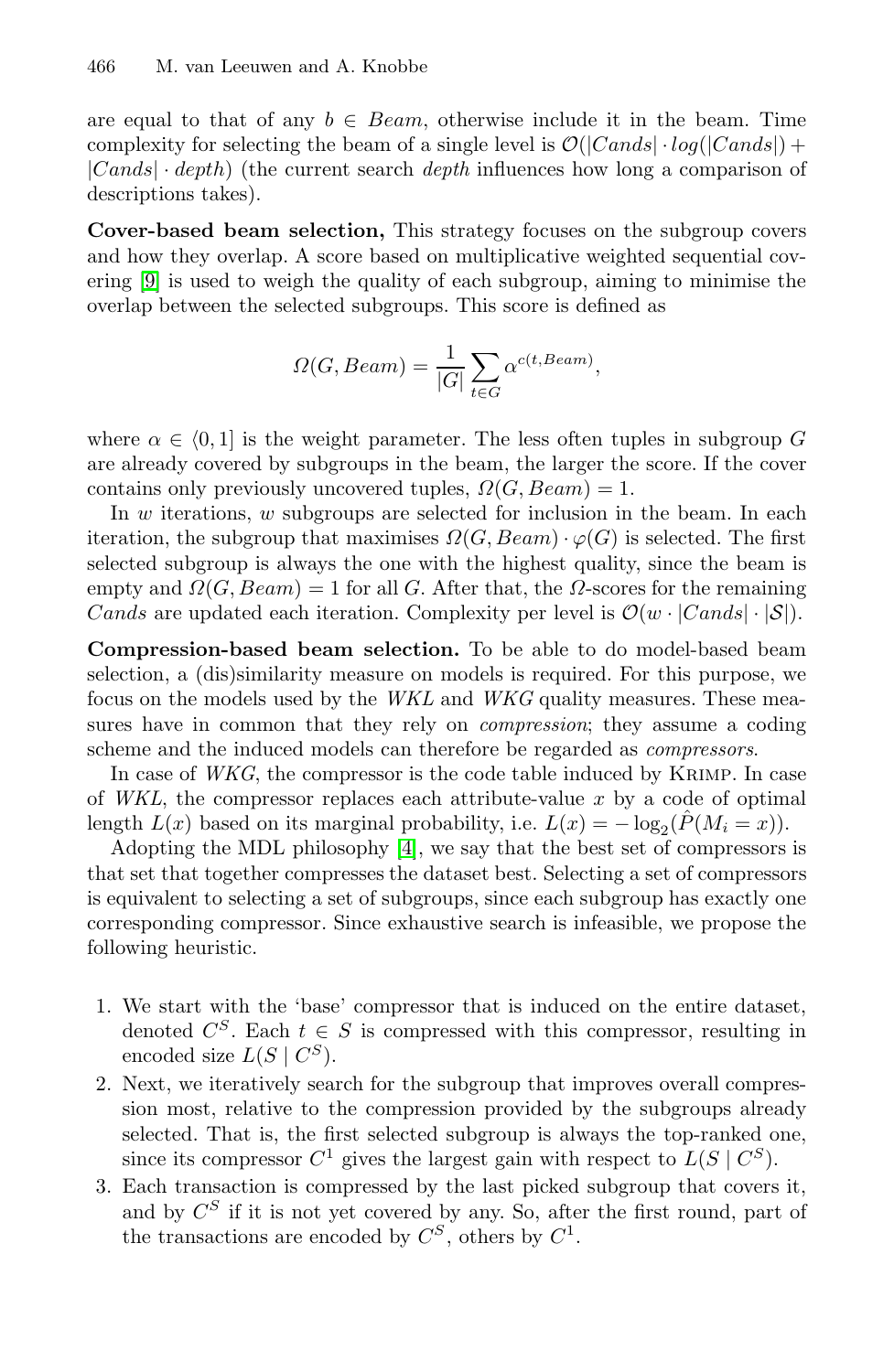4. Assuming this encoding scheme, select that subgroup  $G \in Cands \setminus \{C^1, \dots\}$ that maximises  $L(S \mid C^S, C^1, \ldots) - L(S \mid C^S, C^1, \ldots, G)$  in each subsequent step. Stop when the beam has attained its desired width  $w$ .

To perform this selection strategy, all compressors belonging to the subgroups of a certain level are required. If these can be kept in memory, the complexity of the selection scheme is  $\mathcal{O}(w \cdot |Cands| \cdot |\mathcal{S}| \cdot |M|)$ , where  $|M|$  is the number of model attributes. However, keeping all compressors in memory may not be possible. They could then be either cached on disk or reconstructed on demand, but both approaches would severely impact runtimes.

Each subsequent beam selection strategy is more strict than its predecessor, but also computationally more demanding. This offers the data miner the opportunity to trade-off diversity with computation time.

#### **5.1 Improving Individual Subgroups**

Despite all efforts to prevent and eliminate redundancy in the result set, some of the found subgroups may be overly specific. This may be caused by a large search depth, but also by heuristic choices in e.g. the refinement operator. For example, the subgroup corresponding to  $A = true \wedge B = true$  might have the highest possible quality, but never be found since neither  $A = true$  nor  $B = true$ has high quality. However,  $C = false \wedge A = true \wedge B = true$  could be found. Now, *pruning* the first condition would give the best possible subgroup.

We propose to improve individual subgroups by pruning the subgroup descriptions as a post-processing step, based on the concept of *dominance*. A subgroup  $G_i$  *dominates* a subgroup  $G_j$  iff

- 1. the conditions of the description of  $G_i$  are a strict subset of those of  $G_j$ , and
- 2. the quality of  $G_i$  is higher than or equal to that of  $G_j$ , i.e.  $\varphi(G_i) \geq \varphi(G_j)$ .

Observe that although dominance is clearly inspired by relevancy [\[2\]](#page-15-14), it is not the same. The former is more generic, making it also suitable for e.g. EMM.

The heuristic method we propose for *dominance-based pruning* is to consider each of the conditions in a subgroup description one by one, in the order in which they were added. If removing a condition does not decrease the subgroup's quality, then permanently remove it, otherwise keep it.

#### **5.2 Non-Redundant Beam Search**

The overall subgroup set mining process we propose consists of three steps. First, a beam search (Algorithm [1\)](#page-4-1) is performed to mine N subgroups, with any of the proposed beam selection strategies (plugged in as *SelectBeam*). Next, each of the N resulting subgroups is individually pruned based on dominance, and syntactically equivalent subgroups are removed. As the final result set potentially also suffers from the redundancy problems of top-k-selection, a selection strategy is used to select S subgroups  $(S \ll N)$  from the remaining subgroups ('postselection'). For this, the same strategy as during the beam search is used.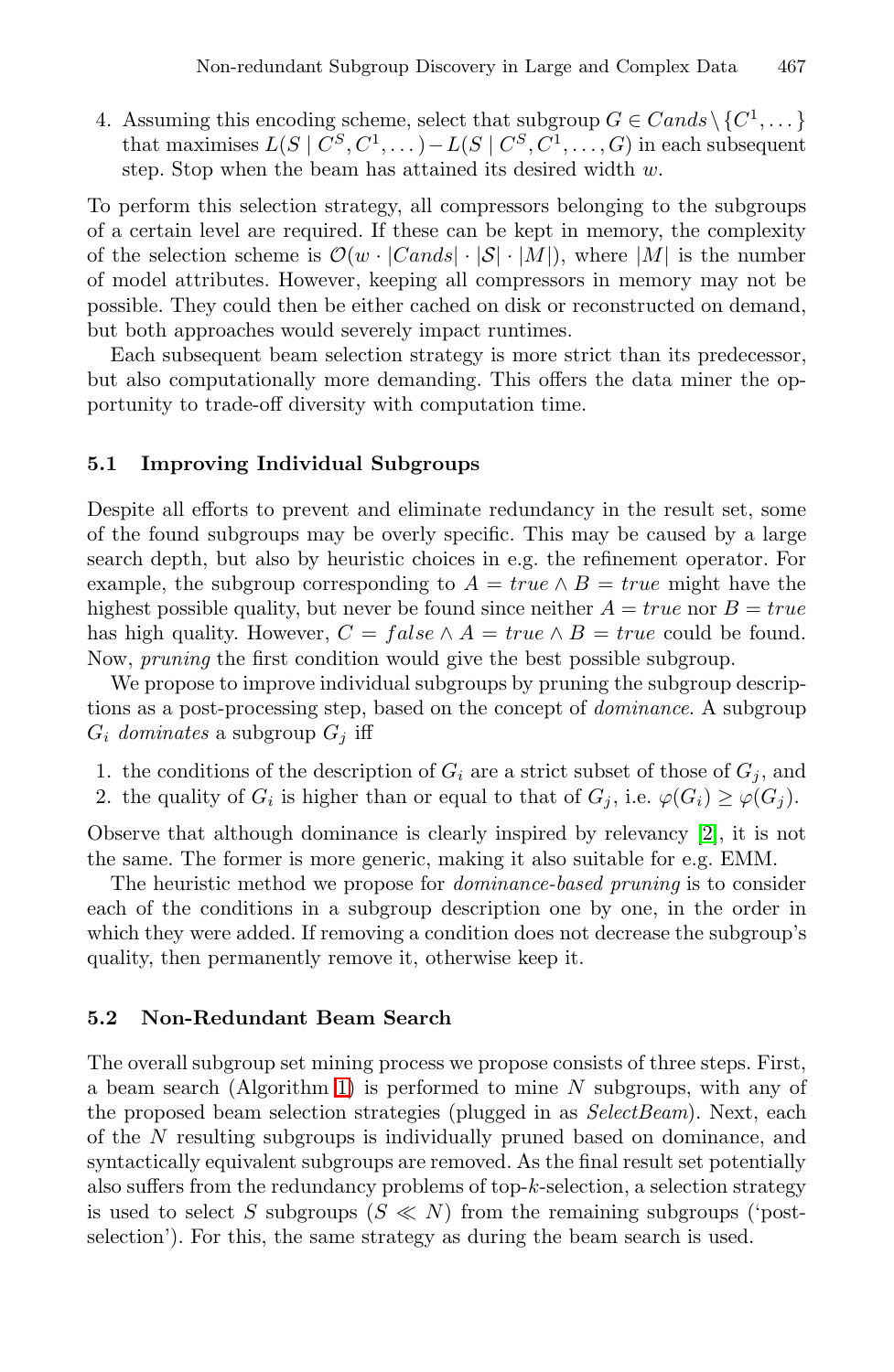**Refinements.** We distinguish three types of description attributes, each with its own associated condition types:  $\{=\}$  for binary,  $\{=\,\neq\}$  for nominal and  $\{<,\gt\}$ for numeric attributes. For binary and nominal attributes, the refinement operator always generates all possible refinements, i.e. each combination of condition type and attribute-value. To prevent the search space from exploding, the values of a numeric attribute are locally binned into 6 equal-sized bins and  $\{<,>\}$ -conditions are generated for the 5 split points obtained this way. This 'onthe-fly' discretisation, performed upon subgroup refinement, results in a much more fine-grained binning than 'a priori' discretisation of numeric attributes.

Except for refinements that lead to a contradiction, all refinements for all description attributes are always considered. (Adding  $D_x = true$  to a description that already contains  $D_x = false$  would be meaningless, for example.) Consequently, multiple conditions on the same attribute can be imposed; especially with nominal attributes, slowly peeling off tuples with  $\neq$  can be helpful.

### <span id="page-9-0"></span>**6 Experiments**

**Datasets.** To evaluate the proposed methods, we perform experiments on the datasets listed in Table [1.](#page-9-1) The upper three datasets, taken from the UCI repository<sup>[1](#page-9-2)</sup>, contain a single target (SD), the lower four datasets have multiple model attributes (EMM). Two variants of the UCI *Adult* dataset are used: *Adult-SD* is the commonly used variant, with the binary class label as single target, in *Adult-EMM* all numeric attributes are considered as description attributes, and all binary attributes as model attributes (except for

<span id="page-9-1"></span>**Table 1.** Datasets. For each dataset the number of tuples, the number of description and model attributes, and the *minsup* used for *WKG* are given.

| Dataset         | Properties  |   |                | WKG                            |
|-----------------|-------------|---|----------------|--------------------------------|
|                 |             |   |                | $ \mathcal{S} $  D   M  minsup |
| Adult-SD        | 48842 105   |   | 1              |                                |
| $Credit-G$      | 1000 20     |   | $\overline{1}$ |                                |
| Mushroom        | 8124 22     |   | 1              |                                |
| Adult-EMM 48842 |             | 6 | 99             | 10%                            |
| Emotions        | 593 72      |   | 6              | $1\%$                          |
| Mammals         | 2221 67 124 |   |                |                                |
| Yeast           | 2417 103 14 |   |                | $1\%$                          |

class, which is not used). Furthermore, we take the *Emotions* and *Yeast* datasets from the 'Mulan' repository[2](#page-9-3), and we use the *Mammals* dataset [\[5\]](#page-15-15) (each of these has numeric description attributes and binary model attributes).

**Methods for comparison.** Depth-first search (DFS) is used, with *WRAcc* in combination with tight optimistic estimate [\[3\]](#page-15-3). With DFS, only a single condition per attribute is allowed and all attributes are considered in a fixed order. This is necessary to limit the size of the search space and thus computation time, but also means that beam search can potentially reach better solutions.

 $1$  <http://archive.ics.uci.edu/ml/>

<span id="page-9-3"></span><span id="page-9-2"></span><sup>2</sup> <http://mulan.sourceforge.net/datasets.html>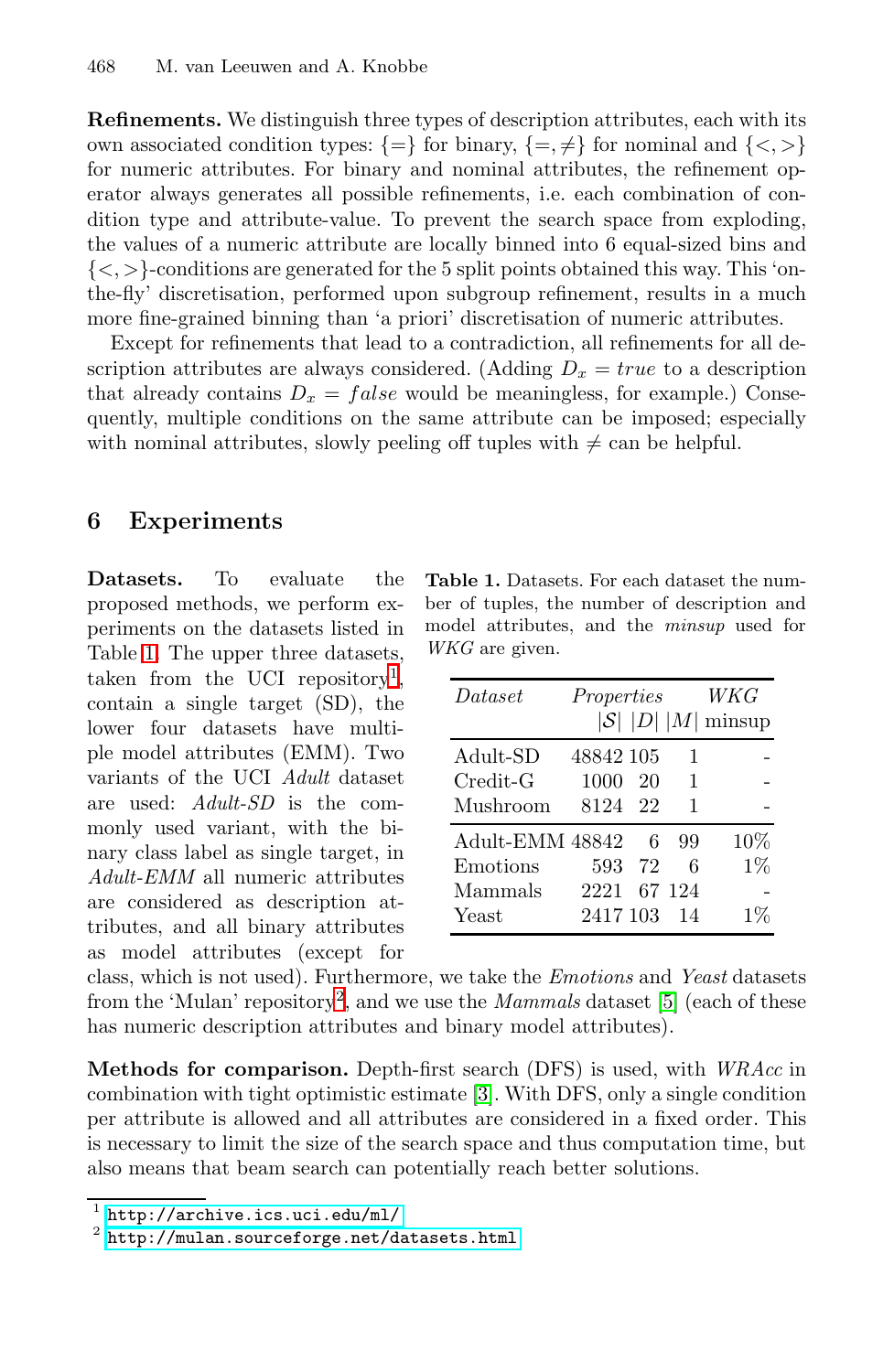

<span id="page-10-0"></span>**Fig. 2.** Two beam selection strategies in action: description-based and cover-based. For each level in the beam search, it is shown which candidate subgroups are selected for inclusion in the beam (*black*) and which are ignored (*white*). Candidates are ordered descending on quality. On the right, the total number of candidate subgroups for each level is shown (candidates not shown are not selected). *Credit-G* with *WRAcc*.

An often adopted approach to mining pattern sets is the 2-step approach, where 1) all patterns are mined and 2) a subset of these patterns is selected as post-processing step. We test this approach by first using DFS or standard beam search to mine the top-N subgroups, and then use cover-based selection to select S subgroups from this (denoted  $+PS$ , for post-selection).

**Search parameters.** In all experiments,  $N = 10,000$  subgroups are mined, from which  $S = 100$  are selected for the final subgroup set. A maximum depth  $maxdepth = 5$ , minimum coverage mincov = 10, and beam width  $w = 100$  are used. Preliminary experiments showed that changing these parameters has the same effect on all search strategies, keeping their differences intact. Since our aim is to compare the different strategies, we keep these fixed. Weight parameter  $\alpha$  for cover-based beam selection is set to 0.9, since preliminary experiments indicated that this gives a good balance between quality and cover diversity.

#### **6.1 A Characteristic Experiment in Detail**

To study the effects of the proposed beam selection strategies and dominancebased pruning in detail, we focus on a single dataset. For ease of presentation, we choose the (relatively small) *Credit-G* dataset, and we use *WRAcc* as quality measure. We choose a classical Subgroup Discovery setting because it is studied and used by so many people, but this means that we cannot apply compressionbased selection. In Figure [1](#page-1-0) we have already seen that redundancy is a tremendous problem with DFS top-k subgroup discovery. Hence, we will now apply the proposed beam selection strategies to see if this improves diversity.

Figure [2](#page-10-0) shows which subgroups are selected for refinement on each level in the beam search. Clearly, the description-based and cover-based strategies select subgroups from a much wider range than the standard top-100, which is likely to result in a more diverse beam. As expected, a higher degree of redundancy elimination results in more (high-quality but similar) candidates being skipped.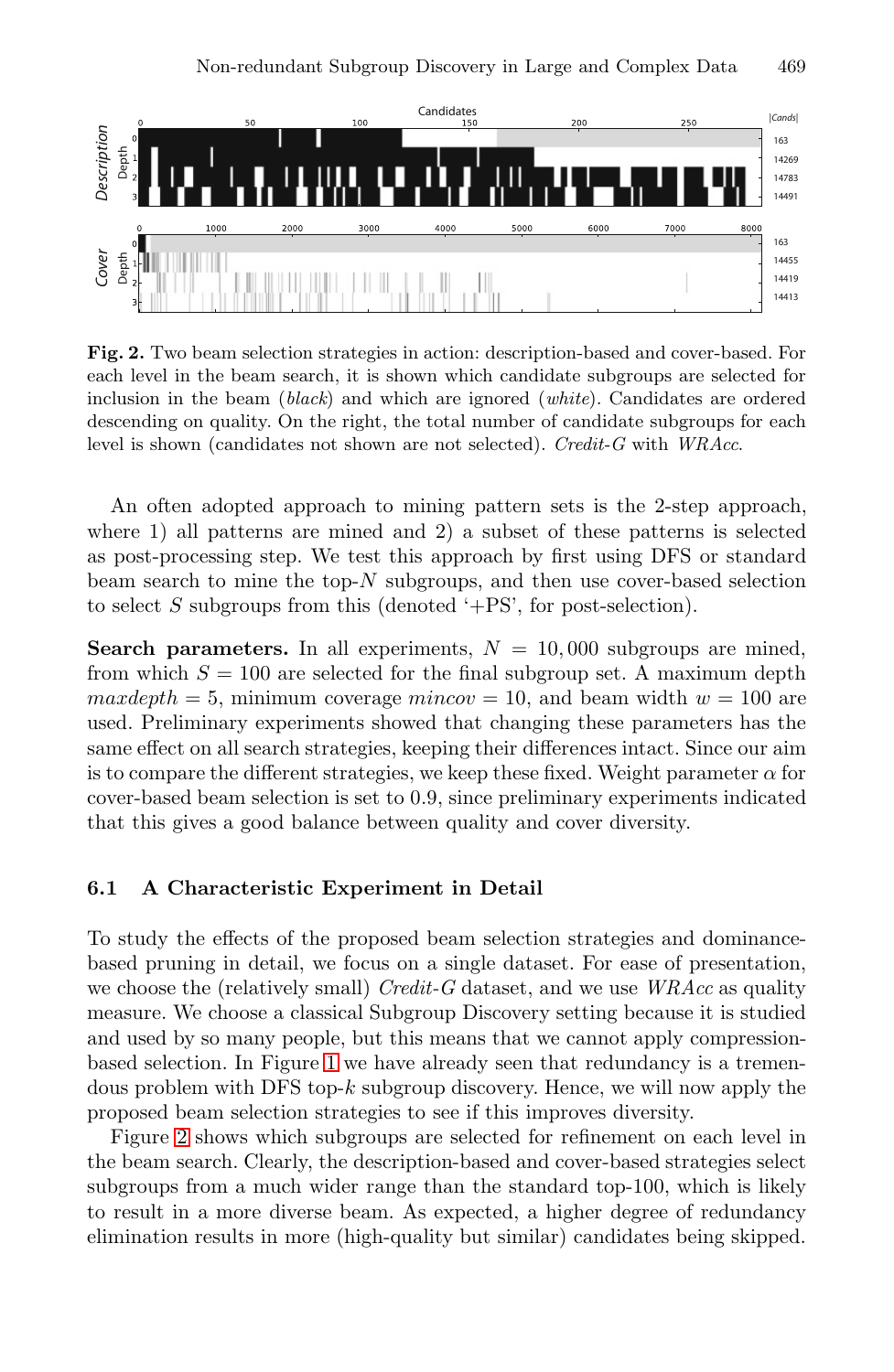

<span id="page-11-0"></span>**Fig. 3.** Subgroup covers obtained with 4 beam search strategies: standard, standard with cover-based post-selection, description-based, and cover-based. Shown are the covers (in *black*) of the top-100 subgroups obtained on *Credit-G* with *WRAcc*. Cover Redundancies (CR) computed from the subgroup sets are shown on the right.

Our hypothesis, of course, is that this more diverse beam selection also results in a more diverse set of results. To assess this, consider the subgroup covers of the 100 subgroups that are obtained after post-selection, in Figure [3.](#page-11-0) The plots confirm that diversity increases as higher degree redundancy is eliminated: subgroup covers become more and more scattered over all tuples, and CR decreases with each new strategy (from top to bottom). Post-selection seems to perform well at first with *Standard*+*PS*, but after choosing about 40 subgroups there are no diverse and high-quality candidates left in the remaining 9,960 subgroups, and homogeneity is the end result.

The goal we stated in Section [3](#page-4-0) is to find a non-redundant set of high-quality subgroups. It is therefore important that the maximum quality of a subgroup

set, the highest quality obtained by any subgroup, does not decrease when using our beam selection strategies.

To assess this, consider the qualities of the 100 subgroups that are obtained after postselection, in Figure [4.](#page-11-1) The maximum obtained quality is (almost) the same for all settings, indicating that exploitation does not suffer from beam diversity; a good result. The lower average qualities and larger standard deviations are



<span id="page-11-1"></span>**Fig. 4.** Qualities of 100 subgroups obtained with different search strategies

natural consequences of the diversity enforced by subgroup set selection.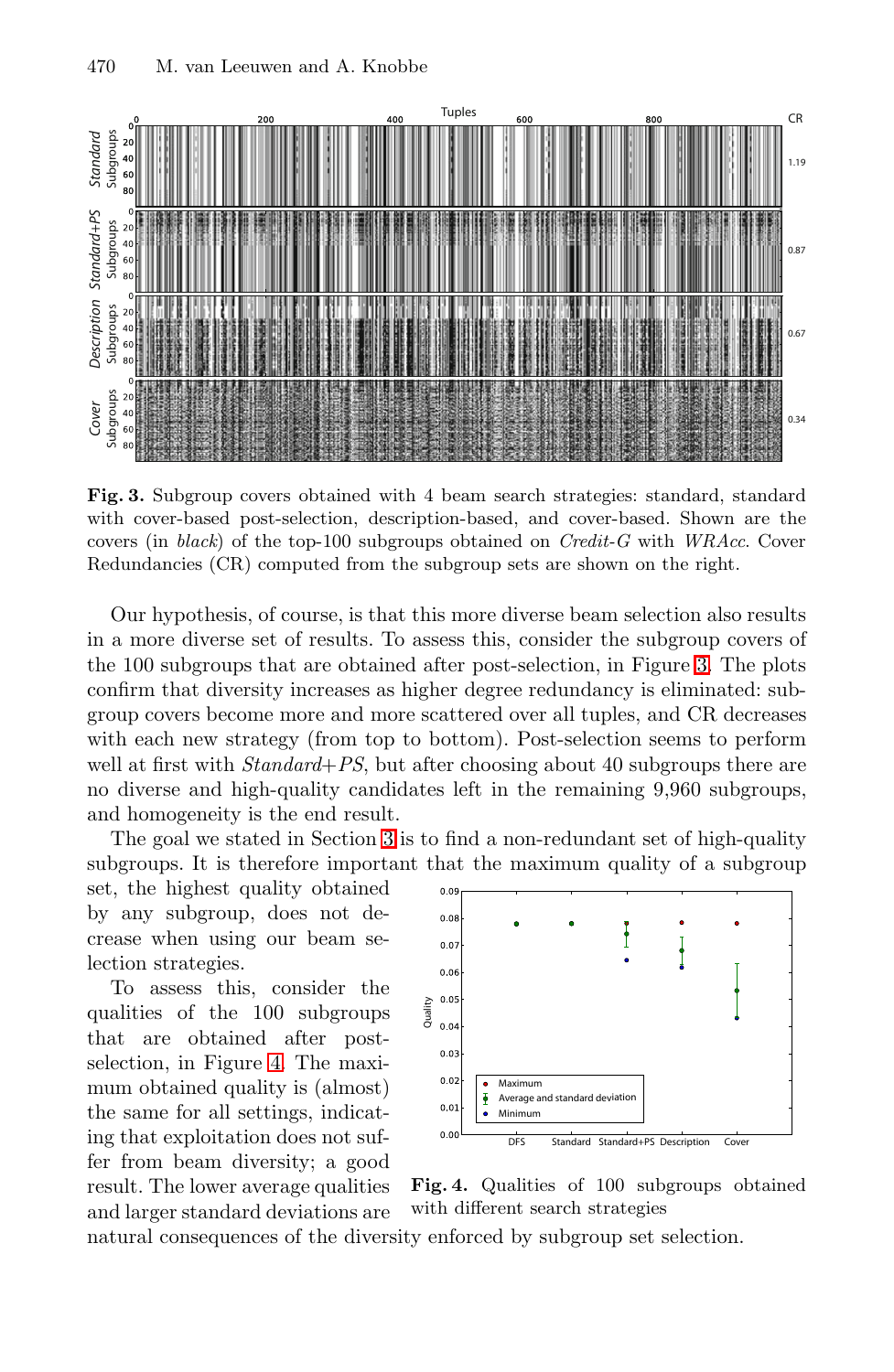#### **6.2 Quantitative Results**

We now present results obtained on a large set of experiments, to show that the proposed beam selection strategies have a positive effect in the large majority of cases. That is, resulting subgroup sets are more diverse (and thus less redundant), while not giving in on maximum quality.

For the SD setting, we performed experiments with 3 datasets (*Adult-SD*, *Credit-G* and *Mushroom*), quality measures *WRAcc* and *WKL* and 6 search strategies. These were depth-first search with cover-based post-selection, beam search with a standard beam with and without cover-based post-selection, and beam search with the three proposed selection strategies. The compression-based strategy does not work with *WRAcc*, and DFS with *Adult-SD* and *WKL* was excluded due to a very long runtime  $(> 2$  weeks). Taking this into account, the setup resulted in a total of 26 experiments.

Aggregated results obtained for these experiments are shown in Table [2.](#page-12-0) A search strategy is better than others if it more often achieves 1) a higher maximum quality, and 2) a lower cover redundancy. This is represented by the average rank results. For each combination of dataset and quality measure, experiments with all search strategies were performed and ranked with respect to 1) maximum quality obtained  $(\varphi^{max}$ , descending), and 2) cover redundancy of the attained subgroup set (CR, ascending). Tied ranks are assigned the average of the ranks for the range they cover. Finally, all ranks for a specific search strategy are averaged.

The results in Table [2](#page-12-0) show that DFS with cover-based post-selection needs many candidates and considerable computation time to obtain subgroup sets that are hardly diverse and do not attain the highest maximum quality. The latter is partly due to the restrictions we had to impose on the hypothesis space; multiple conditions on a single attribute (often beneficial) were banned.

The slightly higher average rankings (with respect to maximum quality) of the description-based and cover-based strategies show that diverse beam selection has a modest positive impact on beam search's capability of finding high-quality solutions. A standard beam search with cover-based post-selection gives more diverse results than the description-based strategy, but the latter is faster and it is evidently more diverse than beam search without any post-processing.

<span id="page-12-0"></span>**Table 2.** Subgroup Discovery results, aggregated over 3 datasets and 2 quality measures. Shown are the average number of candidates, time per experiment, subgroup description sizes (#conditions), subgroup sizes and cover redundancies. On the right, average ranks are given as obtained by ranking experiments stratified by strategy.

| Search strategy | <i>Experiment avg</i> |      | Subgroup set avq |      |      | Rank avq        |     |
|-----------------|-----------------------|------|------------------|------|------|-----------------|-----|
|                 | $ Cands $ time (min)  |      | descr.           | size | CR.  | $\varphi^{max}$ | CR  |
| $DFS + PS$      | 403801872             | 1553 | 3.5              | 5712 | 1.10 | 3.4             | 3.8 |
| Standard        | 88641                 | 0.3  | 4.7              | 6535 | 1.23 | $3.2\,$         | 4.0 |
| $Standard + PS$ | 88641                 | 4.2  | 3.6              | 7494 | 0.80 | 3.2             | 2.5 |
| Description     | 88508                 | 1.0  | 4.3              | 6591 | 0.98 | 2.8             | 3.7 |
| Cover           | 89116                 | 49   | 4.4              | 8758 | 0.37 | 2.8             | 1.0 |
| Compression     | 87304                 | 16   | 2.7              | 3296 | 1.12 | 3.3             | 3.0 |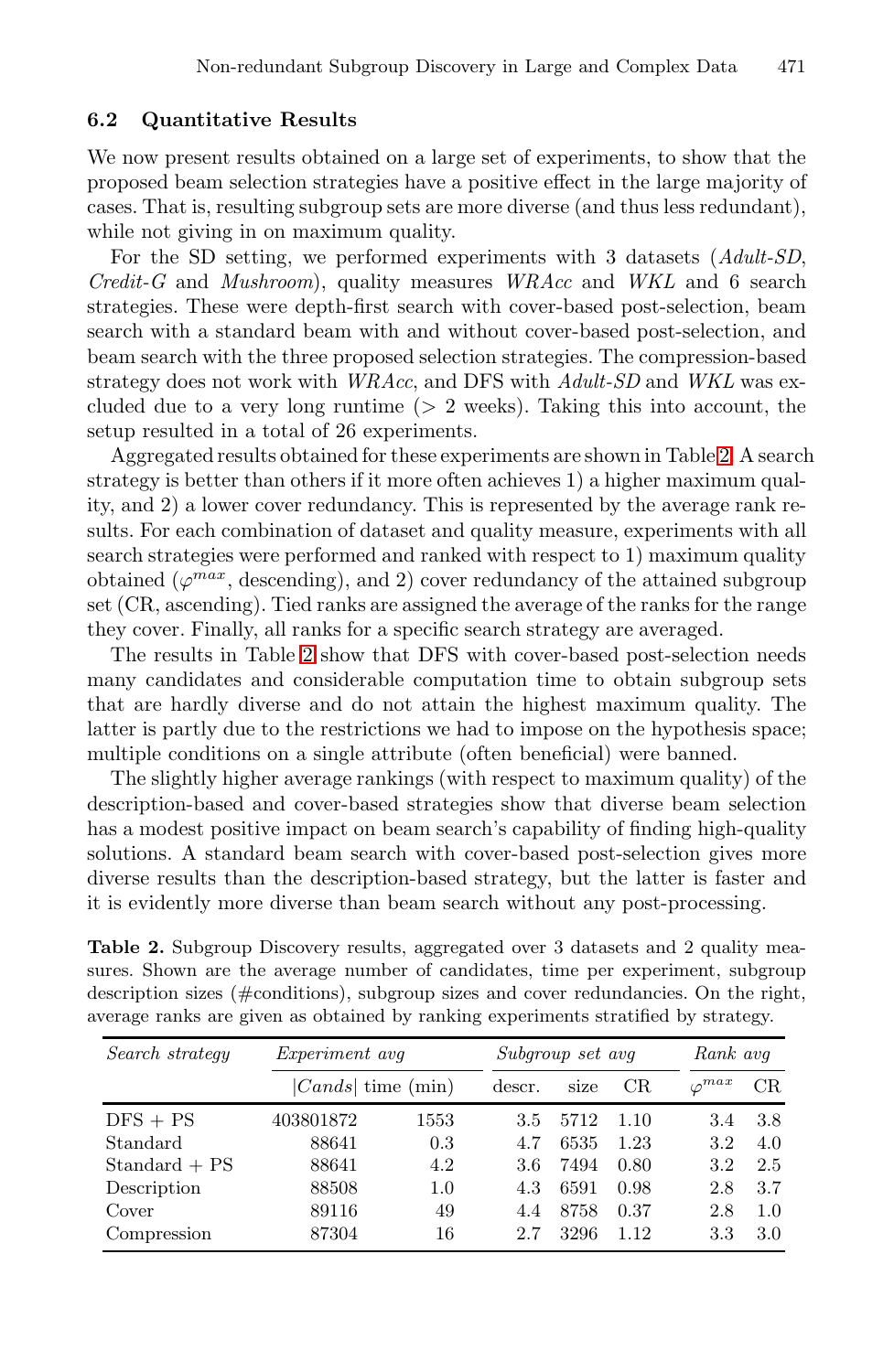| Search strategy | <i>Experiment</i> avq<br>$ Cands $ time (min) |     | Subgroup set avq |      |      |                 | Rank avq |  |
|-----------------|-----------------------------------------------|-----|------------------|------|------|-----------------|----------|--|
|                 |                                               |     | descr.           | size | CR   | $\varphi^{max}$ | CR       |  |
| Standard        | 244830                                        | 8   | 4.8              | 4840 | 1.53 | 3.1             | 4.6      |  |
| $Standard + PS$ | 244830                                        | 52  | 3.4              | 5397 | 1.07 | 2.6             | 2.5      |  |
| Description     | 244659                                        | 49  | 3.8              | 5163 | 1.36 | 1.9             | 3.5      |  |
| Cover           | 244830                                        | 62  | 3.4              | 5493 | 0.48 | $3.2\,$         | 1.2      |  |
| Compression     | 255992                                        | 143 | 2.1              | 653  | 1.07 | 3.8             | 2.4      |  |

<span id="page-13-0"></span>**Table 3.** Exceptional Model Mining results, aggregated over 4 datasets and 2 quality measures. Shown are the average number of candidates, time per experiment, subgroup description sizes (#conditions), subgroup sizes and cover redundancies. On the right, average ranks are given as obtained by ranking experiments stratified by strategy.

When the cover-based strategy is incorporated *within* the search, however, the results stand out with respect to cover diversity. The downside is that it needs more time, but it is still very fast when compared to DFS. Compression-based selection does not seem to work well in the SD setting, which is not unexpected since only a very limited number of distributions can be distinguished with a single binary model attribute.

We performed EMM experiments on 4 datasets (*Adult-EMM*, *Emotions*, *Mammals*, and *Yeast*), with quality measures *WKL* and *WKG* and 5 beam search strategies. *WKG* was not used in combination with *Mammals*, since the induction of Krimp code tables takes too long on this dataset; *WKL* is a good and fast alternative. We chose to apply the combination of *WKG* and compressionbased selection only to *Emotions*, as all models can be cached in memory for this dataset. The results of the 26 experiments are presented in Table [3.](#page-13-0)

The results for EMM are slightly different from those for SD. Descriptionbased selection finds better overall solutions than the other strategies. It performs better than *Standard* in terms of cover redundancy, but not better than the 2-step *Standard*+*PS* approach. For fast mining of high-quality results, the descriptionbased strategy seems a good choice. Dominance-based pruning is not applied with *Standard*, resulting in lower maximum qualities than with *Standard*+*PS*.

As expected from its basic principle, cover-based selection is again the clear winner with respect to cover diversity: it achieves the lowest cover redundancies. The compression-based scheme gives slightly lower maximum qualities, but the subgroups are quite diverse, smaller and have shorter descriptions.

We performed a Friedman test on 8 rankings obtained with the compressionbased quality measures, to be able to include the compression-based strategy in the comparison. For each of the 7 datasets, a ranking was obtained with *WKL*, 1 ranking came from *Emotions* with *WKG*. Between the  $\varphi^{max}$  rankings, no significant differences were found; the 5 strategies exhibit no significant differences with respect to exploitation. In the CR rankings, significant differences were found (pvalue = 0.00004), and we did a post-hocWilcoxon-Nemenyi-McDonald-Thompson test. *Standard*+*PS*, *Cover* and*Compression* have significantly better rankings than *Standard*, and *Cover* is also significantly better than *Description*.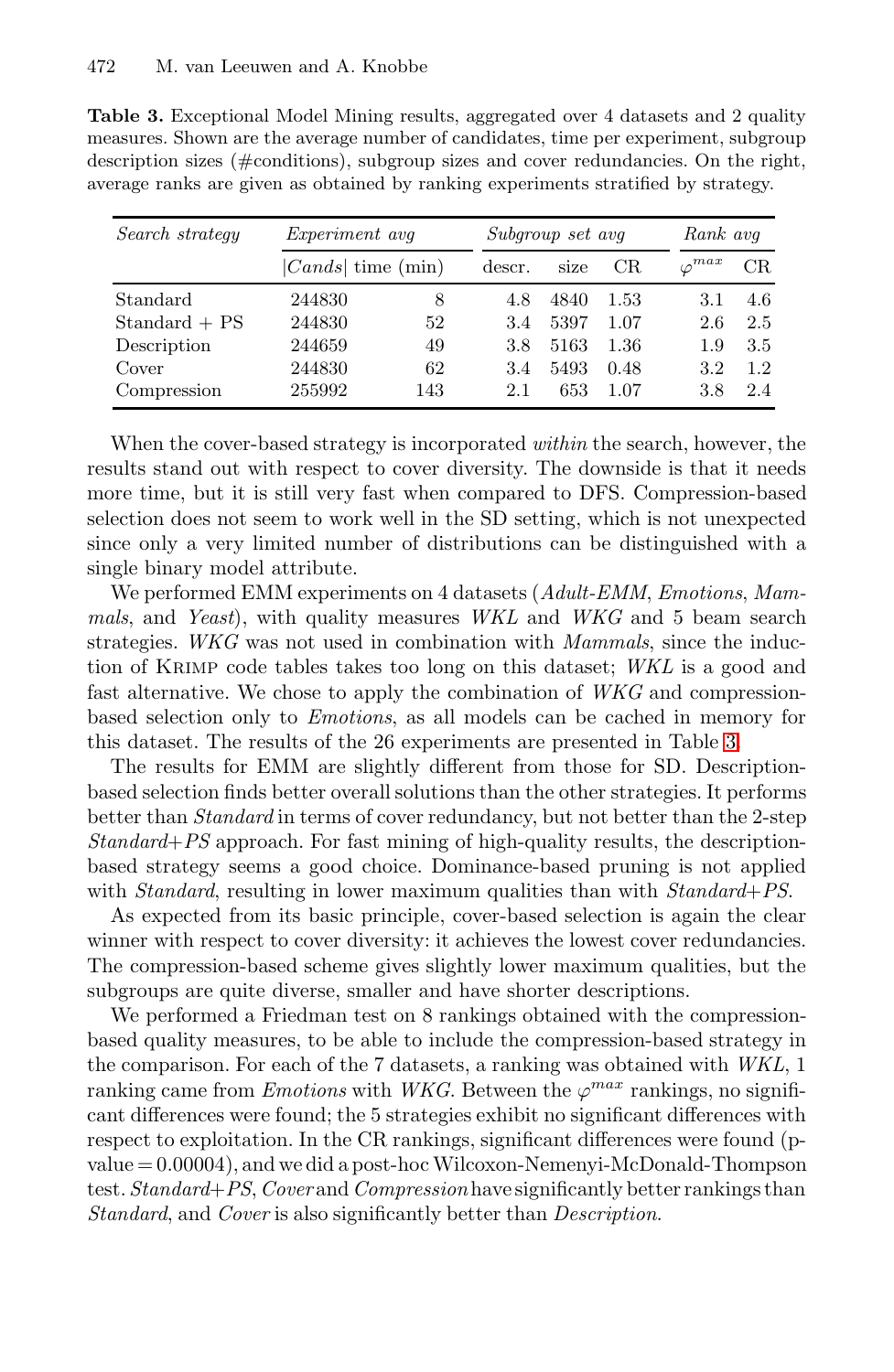All in all, incorporating subgroup selection *within* beam search yields clearly better results than applying it as post-processing step. Employing the description-based selection scheme comes at little computational cost, but does give higher-quality and more diverse results than without using any subgroup selection techniques. At the expense of some more computation time, cover-based selection eliminates more redundancy and results in a much more diverse subgroup set. The compression-based method does not always work well, but should be employed for datasets where many underlying distributions are present in the model data, such as it is the case for e.g. *Mammals*.

Finally, we consider the effect of dominance-based pruning on the subgroup sets. In the SD experiments, the average number of conditions per subgroup description decreases from 4.5 to 3.4 and average subgroup quality increases with 4% on average. For EMM, the effect is even larger and the average number of conditions decreases from 4.9 to 3.0, an average decrease of 1.9 conditions per description! Meanwhile, average subgroup quality increases with 20.3% on average. Note that these changes are due to both the pruning of individual descriptions and the removal of syntactically identical subgroups.

# <span id="page-14-0"></span>**7 Related Work**

To the best of our knowledge, we are the first to combine pattern selection techniques and beam search to achieve non-redundant Generalised Subgroup Discovery. Kocev et al. [\[8\]](#page-15-16) previously proposed to incorporate similarity constraints in a beam search to improve the induction of predictive clustering trees.

Several methods have been proposed to address the redundancy problem in SD/EMM. Garriga et al. [\[2\]](#page-15-14) proposed closed sets for labeled data, but similar to closed frequent itemsets, this only eliminates a limited part of redundancy as only individual patterns are considered. An advantage is that 'relevant' subgroups can be efficiently mined [\[12\]](#page-15-17). A downside is that it does not apply to the EMM setting. We previously proposed the EMDM algorithm [\[10\]](#page-15-5), but this method does not apply to the SD setting and for the EMM setting, it is dependent on the initial candidates and it finds more complex subgroup descriptions.

The beam selection strategies we propose are clearly inspired by pattern set selection methods such as those proposed by Bringmann & Zimmerman [\[1\]](#page-15-8) and Peng et al. [\[15\]](#page-15-10). The key difference is that we perform pattern selection *within* a discovery algorithm to improve the end result.

## <span id="page-14-1"></span>**8 Conclusions**

Effective and efficient heuristics are crucial for performing discovery tasks in large and complex data. In addition to that, the incredible amount of redundancy in hypothesis spaces renders straightforward top- $k$  mining useless. We address these problems by incorporating heuristic pattern set selection methods *within* a beam search, thereby improving the balance between exploration and exploitation.

We described three degrees of redundancy and introduced a subgroup set selection strategy for each degree. Experiments with both Subgroup Discovery